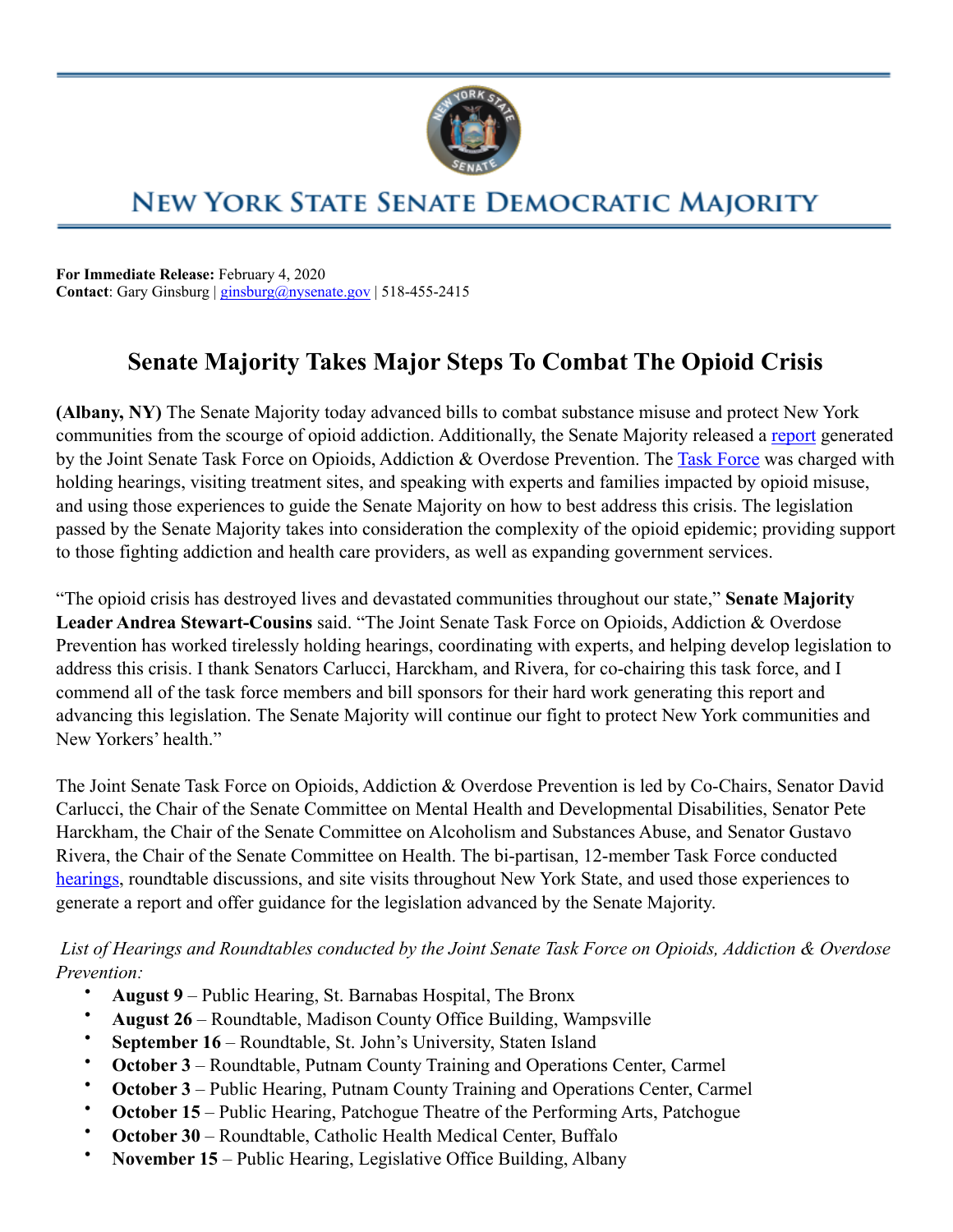*List of Site Visits conducted by the Senate Joint Task Force on Opioids, Addiction & Overdose Prevention:*

- **August 27**  Site Visit, Roswell Park Comprehensive Cancer Center, Buffalo
- **August 27** Site Visit, Neonatal Abstinence Unit, Sisters Hospital, Buffalo
- **August 29**  Site Visit, Overdose Prevention Center, Parkdale Queen West Community Health Center, Toronto
- **October 4**  Site Visit, Russell E. Blaisdell Addiction Treatment Center, Orangeburg
- **October 30**  Site Visit, Niagara County Jail, Lockport
- **November 21**  Site Visit, Interborough Development and Consultation Center, Brooklyn

In addition to generating a [report](https://www.nysenate.gov/sites/default/files/report_of_the_joint_senate_task_force_on_opioids_addictions_and_overdose_prevention_0.pdf), the work undertaken by the Joint Senate Task Force on Opioids, Addiction & Overdose Prevention helped identify ways state government would be better able to combat the opioid crisis and help New Yorkers suffering from substance misuse and addiction. The legislation passed by the Senate Majority includes:

#### *Medical Education*

- **Expands SBIRT Program**: This bill, [S.2507,](https://www.nysenate.gov/legislation/bills/2019/s2507) sponsored by Senator Anna Kaplan, requires OASAS to develop new training materials for use by qualified health professionals to encourage the screening, brief intervention, and referral to treatment (SBIRT) program beyond hospital emergency rooms.
- **Training for Controlled Substance Prescribers:** This bill, [S.7102-A,](https://www.nysenate.gov/legislation/bills/2019/s7102) sponsored by Senator Brian Benjamin, would require DOH to update the mandatory three-hour training for prescribers of controlled substances to include the most up-to-date guidance and evidence-based best practices.
- **Pain Management and Substance Use Disorder Education:** This bill, [S.7132](https://www.nysenate.gov/legislation/bills/2019/s7132), sponsored by Senator Toby Stavisky, would require medical and mental health providers to receive training in pain management and substance use disorders (SUD).

#### *Opioid Prescribing*

- **"Pill Mill" Surveillance:** This bill, [S.5653-A](https://www.nysenate.gov/legislation/bills/2019/s5653), sponsored by Senator Jen Metzger, will ensure that DOH's periodic analysis of data from the prescription drug monitoring program include an examination of potential inappropriate or illegal prescribing, frequently referred to as "Pill mills."
- **Access to Abuse Deterrent Formulations:** This bill, [S.6397](https://www.nysenate.gov/legislation/bills/2019/s6397), sponsored by Senator David Carlucci, will ensure that insurance plans cannot substitute non-abuse-deterrent drugs when an abuse-deterrent form is ordered and that insurance coverage does not disadvantage access for patients.
- **Partial Fill Prescription**: This bill, **S.7115**, sponsored by Senator Gustavo Rivera, would allow patients to request a partially filled prescription without limiting future access to the rest of the prescription.
- **Opioid Antagonist Prescription**: This bill, [S.5150-B,](https://www.nysenate.gov/legislation/bills/2019/s5150/amendment/b) sponsored by Senator Pete Harckham, will require prescribers to co-prescribe an opioid antagonist with the first opioid prescription of the year to combat accidental overdoses.

#### *Access to Overdose Reversal Medications*

- **Take-Home Opioid Antagonist**: This bill, [S.6650](https://www.nysenate.gov/legislation/bills/2019/s6650), sponsored by Senator Pete Harckham, will require individuals diagnosed with an opioid use disorder who are discharged from treatment facilities, state prisons, and hospitals to be provided with an overdose reversal drug (such as naloxone) prior to discharge.
- **Access to Life Insurance Coverage:** This bill, [S.3159-A](https://www.nysenate.gov/legislation/bills/2019/s3159), sponsored by Senator Pete Harckham, will prohibit insurers from denying life insurance to, or otherwise discriminating against, individuals who are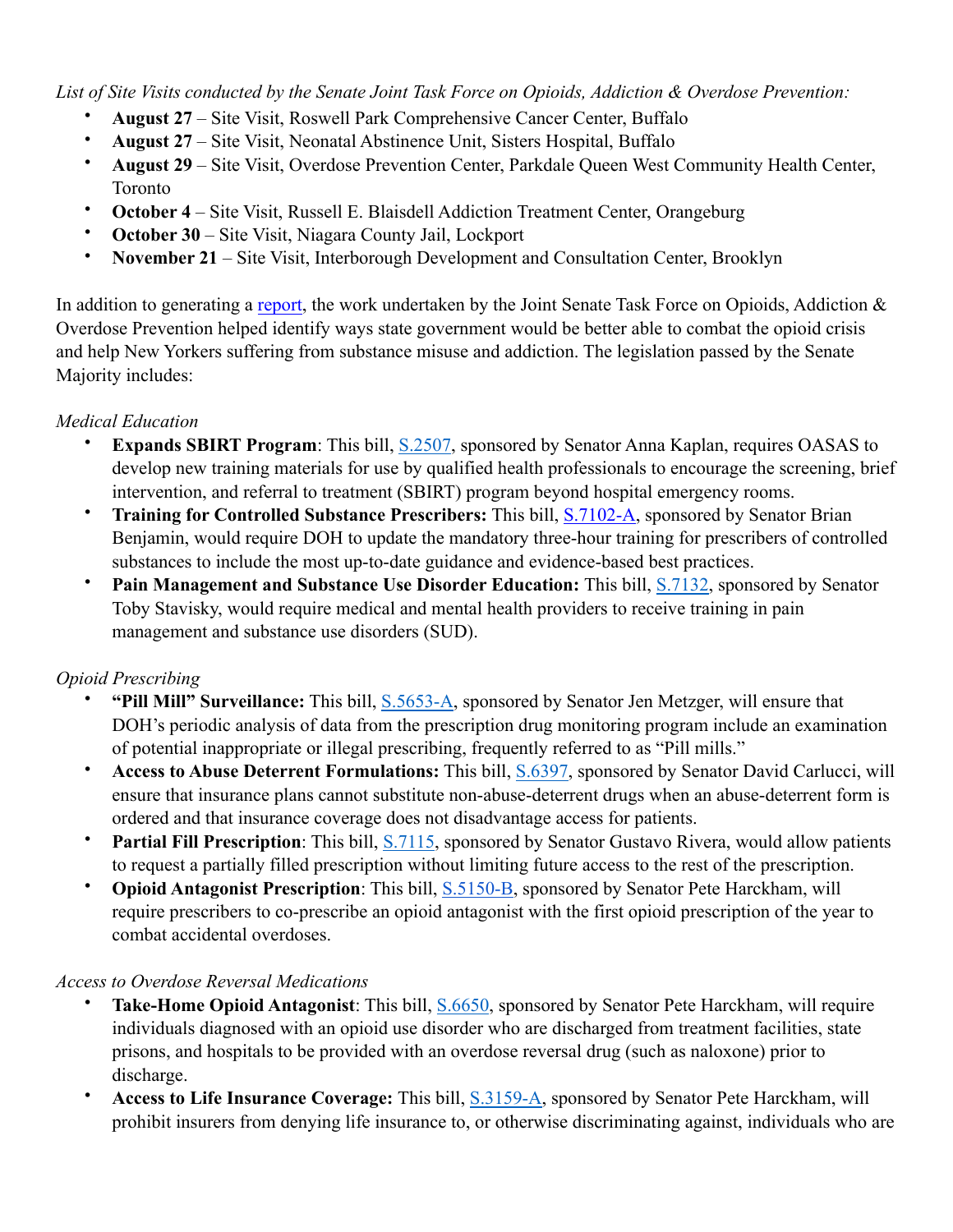prescribed an overdose reversal drug (such as naloxone), as many nurses and health care providers carry this lifesaving drug without a specific patient prescription.

• **Use of Opioid Antagonist by Public Accommodations**: This bill, [S.5457,](https://www.nysenate.gov/legislation/bills/2019/s5457) sponsored by Senator Pete Harckham, will expand the list of entities authorized to possess, distribute, and administer an overdose reversal drug (such as naloxone) to include public accommodations, such as restaurants and bars.

#### *Ensuring Access to Evidence-Based, Person-Centered Treatment*

- **Substance Abuse Sensitivity Training**: This bill, [S.1063-A,](https://www.nysenate.gov/legislation/bills/2019/s1063/amendment/a) sponsored by Senator Roxanne Persaud, will require SUD counselors to receive sensitivity training and up-to-date training on how to provide the best care to individuals suffering from an SUD and their families.
- **Chemical Dependence Treatment Bill of Rights:** This bill, [S.4599](https://www.nysenate.gov/legislation/bills/2019/s4599), sponsored by Senator Kevin Parker, creates an explicit list of rights for patients receiving treatment in a SUD program that must be clearly placed throughout treatment facilities and given to every patient upon intake.
- "**Stephen's Law":** This bill, [S.4741-B](https://www.nysenate.gov/legislation/bills/2019/s4741/amendment/b), sponsored by Senator Pete Harckham, will require treatment programs to notify patients of their right to identify emergency contacts and require OASAS to develop guidelines for protocols to be used by treatment programs in communicating with these contacts.

#### *Insurance*

• **Behavioral Health Insurance Rate Working Group**: This bill, [S.6694](https://www.nysenate.gov/legislation/bills/2019/S6694), sponsored by Senator David Carlucci, will establish a workgroup to conduct an analysis on rates for behavioral health services to ensure service providers have fiscally viable programs.

#### *Recovery*

**Recovery Living Task Force:** This bill, [S.4496-A](https://www.nysenate.gov/legislation/bills/2019/s4496), sponsored by Senator Monica Martinez, will establish the recovery living task force to develop best practice guidelines for recovery housing and offer recommendations for legislation to put these recommendations into practice.

## *Criminal Justice*

• **SUD Treatment in Correctional Facilities:** [S.6288-A,](https://www.nysenate.gov/legislation/bills/2019/s6288) sponsored by Senator Luis Sepúlveda, will require the Office of Addiction Services and Supports to provide the Legislature with annual reports on the extent and nature of SUD and treatment access within New York State correctional facilities.

## *Child Welfare*

• **Infant Recovery Centers:** This bill, [S.5480,](https://www.nysenate.gov/legislation/bills/2019/s5480) sponsored by Senator Gustavo Rivera, will require that DOH and OASAS establish a pilot program with at least four infant recovery centers in areas of need in the state.

**Bill sponsor, Task Force Co-Chair and Chair of the Senate Committee on Mental Health and Developmental Disabilities, Senator David Carlucci** said, "Drug addiction continues to ravage communities and does not discriminate. New York has to lead the way and save lives. Our legislation and report takes a multifaceted approach to aggressively and comprehensively addressing addiction prevention, treatment, and recovery."

**Bill sponsor, Task Force Co-Chair and Chair of the Senate Committee on Alcoholism and Substances Abuse, Senator Pete Harckham** said, "The passage of these important bills addressing the opioid crisis demonstrates that my Senate colleagues and I are taking a multi-faceted approach to saving lives. Along with Stephen's Law, which allows certified treatment providers to make emergency contacts for patients, the bills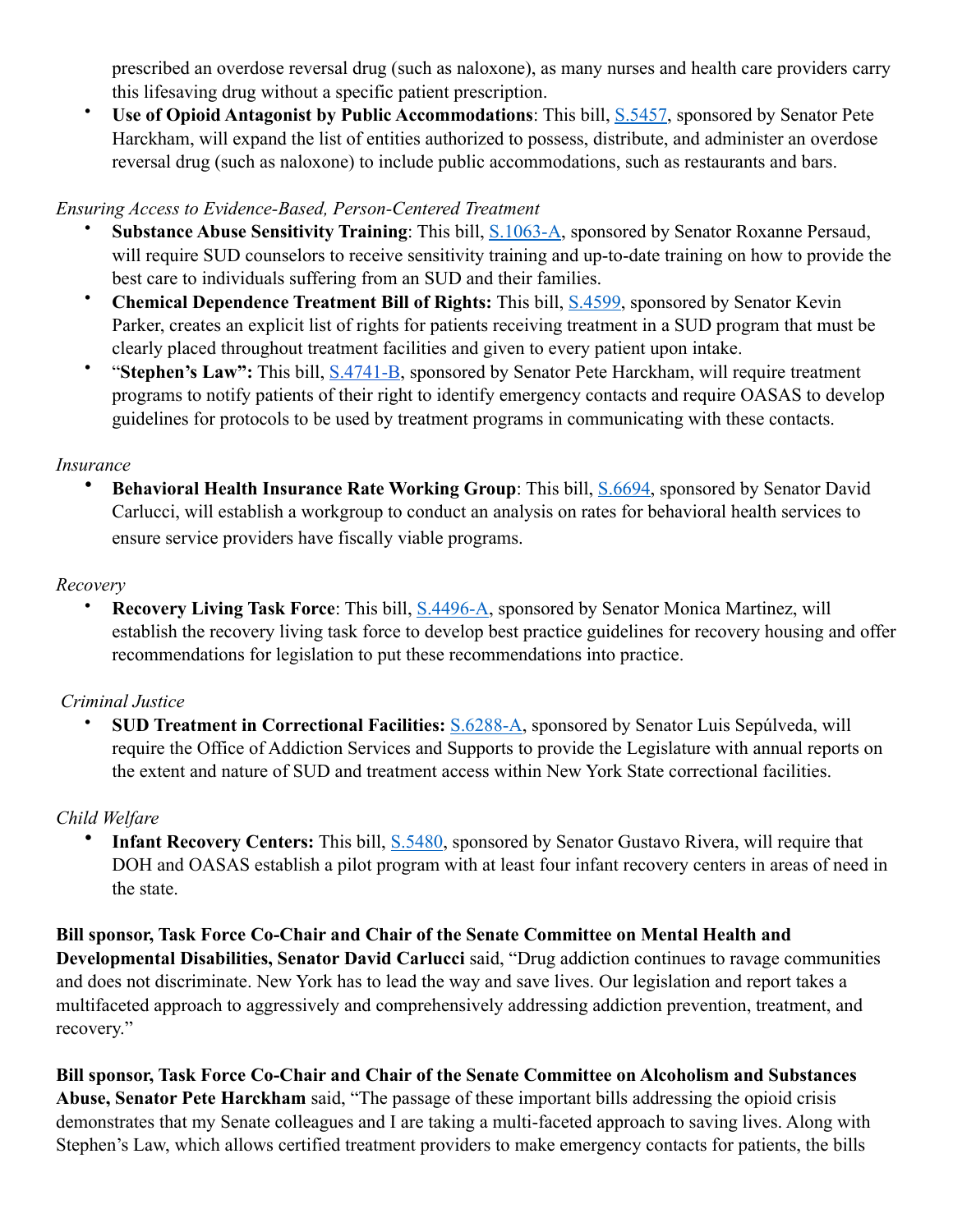also ensure that certain patients be prescribed an opioid antagonist like naloxone to prevent an overdose, and also be given educational materials and instructions regarding overdose prevention and treatment. We also made it easier for Good Samaritans to administer opioid antagonists in public places without fear of legal liability. These are important steps toward a larger and critical awareness that lives can be saved, and must be saved, with smart, thoughtful policies regarding treating Substance Use Disorder and preventing overdose fatalities."

**Bill sponsor, Task Force Co-Chair and Chair of the Senate Committee on Health, Senator Gustavo Rivera,** said, "By including my bills to establish recovery centers for infants suffering from opioid withdrawal symptoms, and to allow patients to partially fill controlled substance prescriptions, the Senate Majority will be working to implement efficient and common sense measures to fight the opioid crisis. We need to take action immediately and these bills will go a long way in preventing addiction and saving New Yorkers' lives. The Senate Task Force on Opioids, Addiction, and Overdose Prevention heard from many New Yorkers about the changes needed to address this crisis and I am proud that we are taking what is only an initial step in implementing its recommendations"

**Bill sponsor, Senator Brian A. Benjamin** said, "The opioid crisis has taken its toll on our state and left its mark on the people of the district I represent. I'm proud to be a part of the response to this crisis by sponsoring S7102A, which will ensure that prescribers of controlled substances include best practices for patient-centered care, social determinants of health, and co-occurring disorders."

**Bill sponsor, Senator Anna M. Kaplan** said "The opioid crisis affects every community on Long Island and throughout the state, and it's going to take all of us working together on comprehensive solutions to address it. I'm proud to have sponsored legislation that will help break the cycle of addiction as part of the Senate's efforts to combat this crisis, and I will continue to relentlessly pursue solutions that make our community safer, and ensure that people can get the help they need."

**Bill sponsor, Senator Monica R. Martinez** said, "The establishment of the Recovery Living Task Force is an essential component to assist individuals who are struggling with chemical dependency. The members of the task force will be charged with ensuring these safe havens are safe with properly trained staff and supplied with equipment and funding to best prepare the patient for recovery. This legislation allows New York State to begin the regulatory process for recovery homes and to ensure the best care for patients and safety standards for the caregivers, are provided."

**Bill sponsor, Senator Jen Metzger** said, "The communities I represent have been deeply affected by the opioid crisis, with Ulster, Sullivan, Orange, and Delaware counties all facing staggering opioid-related death rates that exceed--and in the case of Ulster, nearly double--the state average. There is no doubt that the package of opioid legislation passed today will save lives. The Department of Health has data at its disposal to track flagrant overprescribing of opioids, and the legislation I've introduced as part of this package will give the Department a valuable tool to crack down on this illegal practice and help prevent addiction and its devastating consequences."

**Bill sponsor, Senator Kevin Parker** said, "The so-called War on Drugs ravished Black and Brown communities from Flatbush to Emerson, and its chilling and catastrophic effects are visible everywhere you turn today in communities of color today. The package of anti-opioid legislation that the Senate Majority passed today is a long overdue step towards justice and fairness for Black and Brown people. These bills illustrate the progress we have made as a state, and although late and with tremendous consequence to traditionally marginalized communities, I remain hopeful because the new Senate Democratic Majority is leading the charge to rethink the way we address drug abuse and addiction, criminal punishment, and mass incarceration."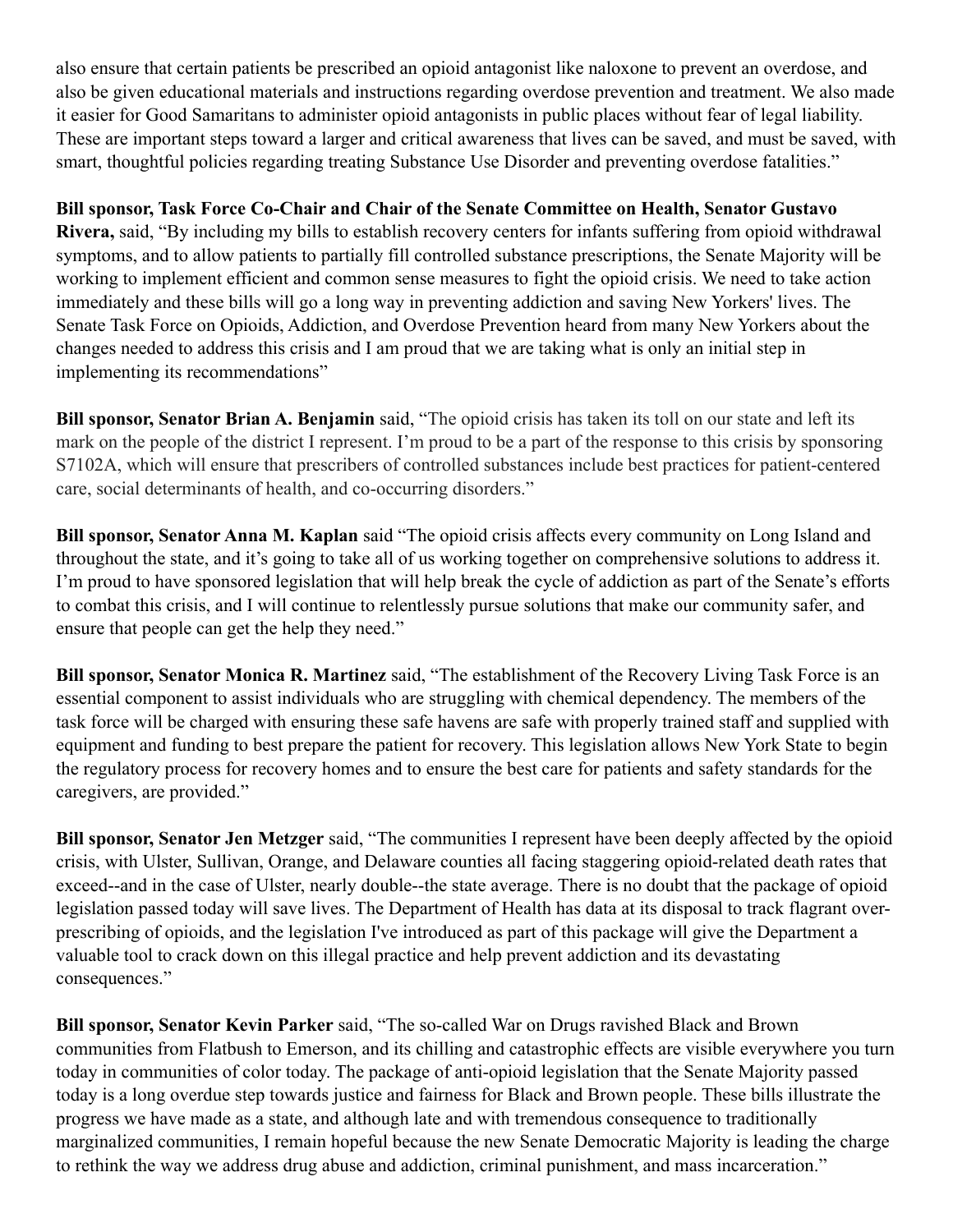**Bill sponsor, Senator Roxanne J. Persaud** said, "When seeking treatment for substance abuse, an individual is at a particularly low point in life. It is vital that those responsible for providing counseling to these individuals understand that each person has had unique experiences, in order to provide them the best-individualized care as possible. This legislation is a step in the right direction to producing more successful outcomes during recovery from substance disorders."

**Bill sponsor, Senator Luis Sepúlveda** said, "In order to provide effective care for incarcerated individuals suffering from addiction, it is crucial to be aware of an individual's substance abuse, history of treatment, and personal history of mental illness or trauma. A clear understanding is needed to adequately address the underlying issues that come with their addiction and the kind of treatment that is best required. My bill, which creates an annual report on the adequacy of such rehabilitative programs, is a step towards a healthier, safer, and efficient recovery for incarcerated individuals who suffer from substance abuse."

**Bill sponsor, Senator Toby Stavisky** said, "Part of fighting the opioid crisis is recognizing the issue when you see it. It is important that professionals, who regularly interact with the public treating clients, can observe the warning signs of opioid abuse. I am proud to sponsor this bill that will require training for those in the healthcare professions so that they can provide prompt care."

**Senate Deputy Leader Michael Gianaris** said, "Too many lives have been devastated by the opioid epidemic. I am proud our Senate Majority is taking decisive action to save lives and help more people enter recovery."

**Senator Joseph Addabbo, Jr.** said, "These bills are the culmination of statewide expert testimony and personal accounts from individuals impacted by this devastating public health crisis. As a supporter of these bills, I appreciate the focus on much-needed training for healthcare professionals, prescription management, recovery and treatment programs, which will not only thwart addiction but also enhance services for New Yorkers struggling with addiction to drugs or alcohol."

**Senator Alessandra Biaggi** said, "The opioid crisis has impacted every corner of our community. Over the last four years, the number of overdose deaths in the Bronx have risen 54%. With the passage of this legislative package, we will expand access to abuse-deterrent painkillers, curb insurance discrimination against individuals who are prescribed opioid blockers, empower bystanders to administer emergency overdose treatment, and increase familial intervention for individuals at risk of relapsing. I want to thank Senate Majority Leader Andrea Stewart Cousins and the bill sponsors for their leadership on this issue, and I look forward to continuing our fight to end the opioid epidemic in New York State."

**Senator Simcha Felder** said, "Opioid addiction does not discriminate. Families and communities everywhere are enduring its pain and trauma. I was pleased that the Joint Senate Task Force joined me to tour a facility on the front lines of the fight. These recommendations will map the necessary steps to stop this crisis dead in its tracks and improve health and recovery outcomes for all New Yorkers."

**Senator Jim Gaughran** said "The opioid crisis is a silent killer that has ravaged communities across the country. This package of legislation will address this public health crisis and help stem the over prescription of opioids, and place a greater focus on expanded access to education and treatment. I thank Leader Stewart-Cousins for her leadership in moving these important bills to the floor and I will continue fighting to protect New Yorkers and end the opioid crisis."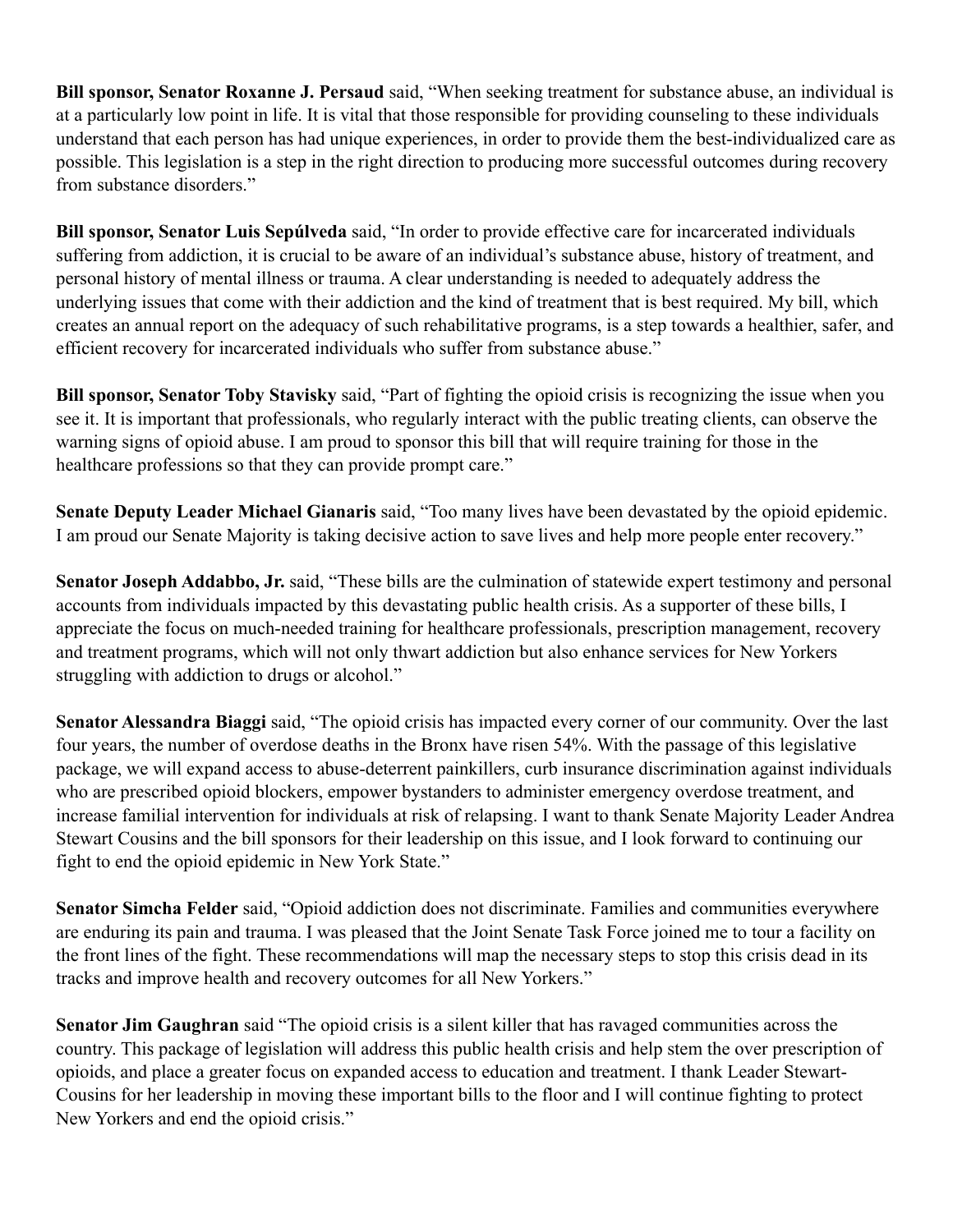**Senator Andrew Gounardes** said, "No neighborhood has been spared from the opioid epidemic which continues to devastate families all across Brooklyn, our City and our State. Today, the Senate passes legislation to help people recover from opioid addiction so that fewer families will have to experience the horror of losing a loved one to this terrible disease. The Legislature has made key progress on this issue and today we advance more essential legislation to combat opioid addiction."

**Senator Brad Hoylman** said, "Over the last decade, the number of New Yorkers who died of an opioid overdose has skyrocketed; in 2018 alone, there were 1,824 fatal overdoses in New York. These heartbreaking deaths should never have happened. Under the leadership of Majority Leader Andrea Stewart-Cousins, the Senate Democratic Conference is tackling the opioid crisis head-on with compassionate, sensible legislation that helps those struggling with addiction and expands access to life-saving medication. I'm proud to vote for this legislative package and look forward to reviewing the Joint Senate Task Force's recommendations on how to move forward."

**Senator Robert Jackson** said, "This package of bills and publication of the report from the Joint Task Force is an important step in addressing the opioid crisis that ravages many portions of the state, including in my own district. Washington Heights will benefit from increased access to evidence-based treatment and greater distribution of overdose reversal drugs. I thank my colleagues, especially Senators Rivera, Carlucci, and Harckham, for their tireless work to solve this public health emergency of opioids. With legislation like this and with further funding in this year's budget, we get closer to turning a corner on this crisis by ensuring our constituents with substance use disorder have access to the people-centered treatment they need."

**Senator Todd Kaminsky** said, "To successfully combat the opioid crisis and prevent further tragedies in our communities, it's imperative we tackle this problem from every angle. Today we took an important step by offering a robust package of bills that will reduce barriers for those seeking treatment, provide more at home health care options and limit access to this addictive drug."

**Senator James Sanders Jr.** said, "While often prescribed legally as a pain reliever, the overuse or misuse of opioids can lead to addiction and even death. It is so important that we put into place measures to combat this crisis, which affects the public's health as well as the social and economic welfare of all New Yorkers. Every day, more than 130 people in the United States die after overdosing on opioids, according to the National Institute on Drug Abuse. We need to take action to stop this madness, and I believe the bills we are introducing today are an important step in that process."

**John Coppola, Executive Director of the New York Association of Addiction Services and Professionals**, said, "The Task Force Report identifies key issues related broadly to addiction and specifically to the opioid crisis. It also zeroes in on key prevention, treatment, recovery, and harm reduction strategies that are critical to addressing this critical public health challenge. The package of legislative proposals resulting from the Task Force's work will be a major step forward in reversing this statewide crisis."

**Amy Dorin, President & CEO of The Coalition for Behavioral Health**, said, "The Senate Opioid Task Force report provides an in-depth and critical look at further actions New York can take to end the overdose epidemic. The Senate's focus throughout the report on supporting the treatment workforce is crucial, as we cannot end this crisis when there are not enough clinicians. We are encouraged that the Senate is taking immediate action to implement these recommendations, including several to increase access to naloxone. Our providers stand ready to implement these new laws in their programs and to partner with the State to continue to improve substance use treatment. As the Senate continues this important work, we hope to see additional consideration of syringe decriminalization and overdose prevention centers."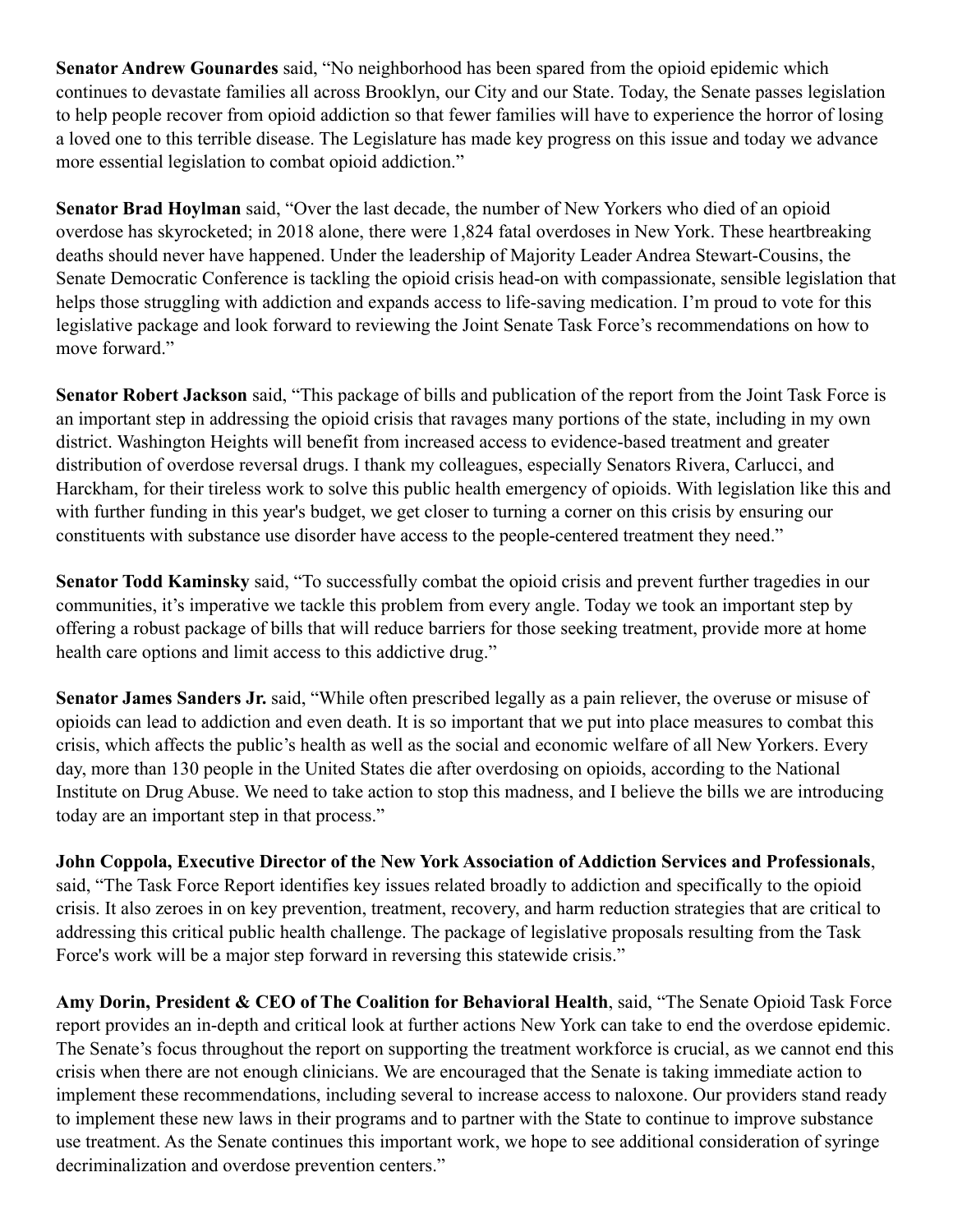**Dr. Chinazo Cunningham, MD, MS, Professor of Medicine and Associate Chief, Division of General Internal Medicine, Montefiore Health System & Albert Einstein College of Medicine,** said, "I commend the Joint Senate Task Force on Opioids for its listening tour, recommendations, and package of legislation that addresses the opioid epidemic. The comprehensive recommendations and bills address prevention and treatment of opioid use disorder, harm reduction, and vulnerable populations, including people involved with the criminal justice system, pregnant women, and infants. Bills that will be particularly impactful include those that improve access to life-saving medications to treatment opioid addiction and improve access to naloxone to prevent opioid overdoses."

**Allegra Schorr, President of The Coalition of Medication-Assisted Treatment providers and Advocates of New York State ([COMPA\)](https://compa-ny.org/),** said, "COMPA commends the Senate Opioid Task Force for responding to the voices of key stakeholders in the opioid addiction and overdose crisis. These recommendations, and the accompanying legislative package, place an emphasis on evidence-based approaches that have been proven to be effective and save lives, such as providing medication-assisted treatment, along with education, and removing unnecessary barriers to care. The Task Force is also making recommendations for policy reforms that may affect the underlying causes of addiction -- and may stimulate a positive change."

**Dr. Angelia Smith-Wilson, Executive Director of FOR-NY,** said, "Friends of Recovery- New York (FOR-NY) is grateful to the Joint Senate Task Force On Opioids, Addiction & Overdose Prevention for conducting hearings and roundtables statewide and inviting those impacted by addiction and recovery to contribute to the discussion," "We are especially pleased to see so much of our community's needs being addressed in these recommendations and bill package including, but not limited to the establishment of recovery housing standards (with input of the recovery community); improved compliance with parity laws; investment in prevention and treatment workforce; and improving access to evidence based treatment. These points align seamlessly with the 2020 FOR-NY policy agenda. We would be remiss if we didn't say that we would like to see a greater financial investment in recovery support systems of care including recovery centers and youth clubhouses funded in every county of the state. These services are evidence based and have been put into practice in over thirty counties throughout the state. However, more investment is needed. People in recovery need services that wrap around them and support them in the community, as the recovery community simultaneously can support the greater New York state community through re-entrance in the workforce, reintegration with family and civic engagement. We are appreciative to be a part of the Senate Task Force discussions as we work together towards a more inclusive state that supports the recovery community and provides a comprehensive approach to mitigating the current overdose crisis."

**Linda Ventura, Founder of Thomas' Hope Foundation,** said, "The Senate Task Force has listened to the concerns around the State and has designed an effective bill package. We can no longer be reactive to the Substance Use Disorder epidemic- We need to be REACTIVE to the needs of a vulnerable population and empower and educate our youth. I do not want ANY more members of a club who are serving a life sentence without our loved ones."

**Robert Shade Rivera, Peer Navigator with Positive Health Project/Housing Works**, said, "As a former Marine, criminal offender, person who once used drugs and current Harm Reduction Peer Navigator, I'm grateful that the Senate Addiction and Overdose Task Force has released its recommendations to the public. I especially support the Task Force's recommendations to make it easier for people to get and administer Naloxone to prevent overdose, and the much needed elimination of barriers to Medication Assisted Treatment (MAT) for people with opioid use disorder. However, I urge the Task Force to reconsider three pivotal measures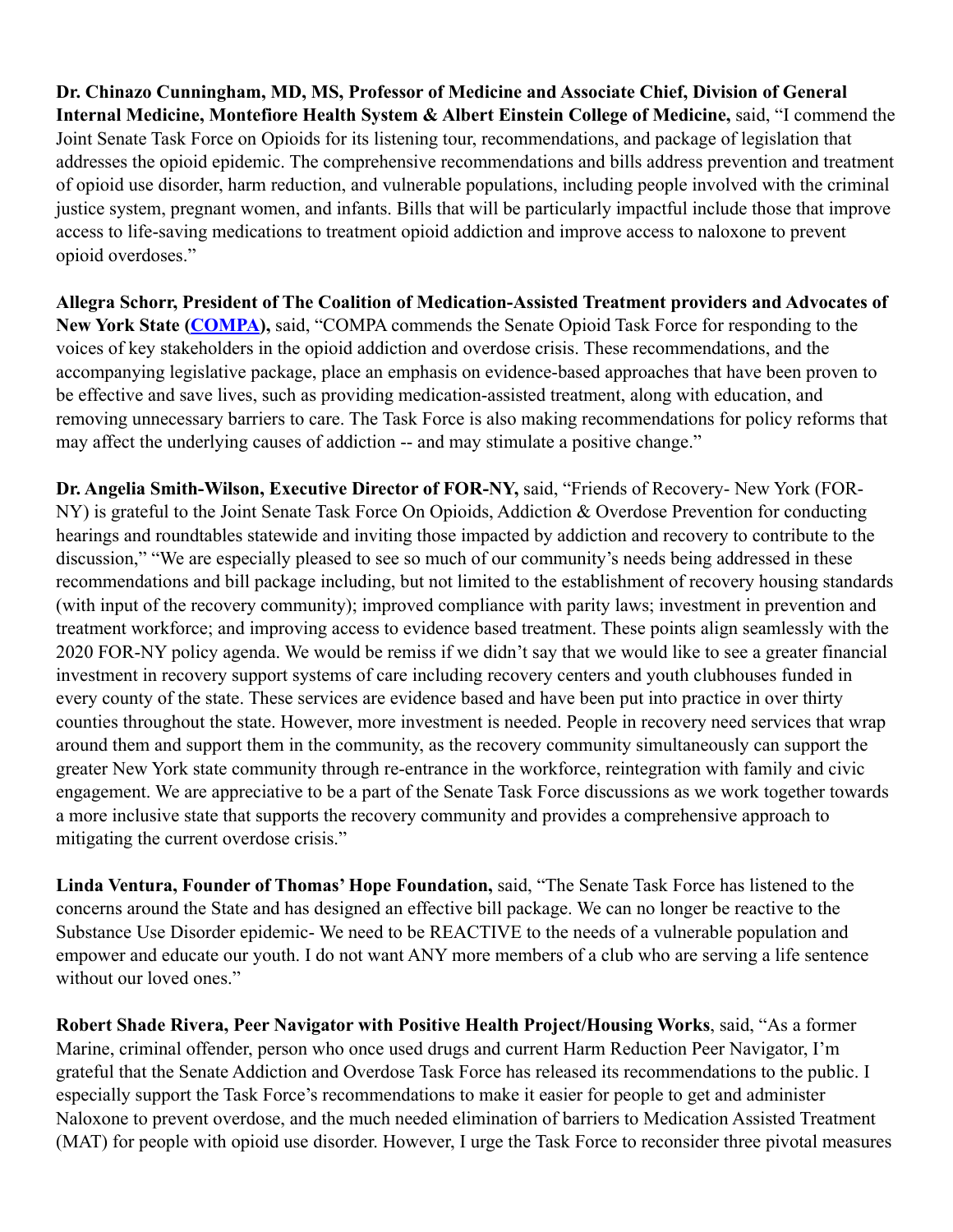that would undoubtedly save lives: removing unnecessary barriers to syringe access, establishing an overdose prevention center pilot initiative, and decriminalizing low level drug possession."

**Michael Brady, Chief Executive Officer of the Third Avenue Business Improvement District**, said, "Public health is intrinsically connected to economic development and community wealth. Today's passage of opioid use and overdose prevention legislation marks a significant milestone in New York State's history and highlights the State's ability to lead with thoughtful policies that can be duplicated throughout the nation while advancing the health, wealth, and wellness of our communities. It is my hope that this legislative package is the first of several and lays the groundwork for policies that reduce barriers for syringe access programs, establish a research-based overdose prevention center pilot initiative, and create funding mechanisms that support the important work of community based organizations. I am encouraged by the Senate's commitment over the past year and know that through collaboration and engagement New York will lead on implementing scientifically proven tools to save lives."

**Jasmine Budnella, Drug Policy Coordinator at VOCAL-NY**, said, "In a moment where New Yorkers feel disheartened by a lack of leadership on the overdose crisis, the Co-Chairs of this taskforce have instilled hope, promise, direction, and true leadership. This report, and their tireless work over the summer, proves the Co-Chair's commitment to radically shift from the failed criminalization approaches of the past to compassionate, evidence-based solutions known to end the overdose crisis. We urge the entire Senate to follow their lead and recommendations to create a more just and healthy New York."

**Tracie M. Gardner, LAC's Vice President for Policy Advocacy**, said, "The Legal Action Center applauds the Joint Senate Task Force on Opioids, Addiction and Overdose Prevention for its recommendations to address the full spectrum of issues related to the current public health crisis of addiction and overdose. We thank the Chairs for their leadership and dedication to hearing from those impacted by this crisis and the experts who have worked on this issue for so many years. LAC has long called for an approach to substance use centered on public health, rather than criminal justice. We are therefore excited that the Task Force chose to focus its recommendations on promoting such an approach. We strongly support the Senate Task Force's calls for: using best practices to address parental drug use and to keep families together; ensuring that all New Yorkers have access to medication-assisted treatment, including requiring emergency rooms to provide MAT and looking for additional venues where this life-saving treatment can be provided; removing the remaining insurance barriers to care facing New Yorkers, such as ongoing rate disparities between addiction and mental health care compared to other health issues and the lack of insurer standards for network adequacy; and highlighting the need to not only improve addiction care for incarcerated individuals, but to better facilitate transitional care for them upon their reentry to the community. The Legal Action Center also commends the Task Force for its recommendations to advance evidence-based youth prevention efforts; investing in both the prevention and treatment workforces; incentivizing screening and early intervention; and expanding harm reduction efforts, such as drug user health hubs and crisis stabilization centers."

**Joyce Rivera, Founder and Chief Executive Officer of St. Ann's Corner of Harm Reduction**, said, "Our public health system needs to be grounded in community and evidenced-based care combined with a deep commitment to human agency and innovation. Today's report and bill package released by New York State's Senate Taskforce on Opioids, Addiction and Overdose Prevention takes encouraging steps in the areas of mandatory training and education, prescription requirements, increased access to overdose reversal medications, decreased scrutiny and discrimination by insurance companies, and tools for infant recovery centers. Notably missing from the bill package are mechanisms to expand syringe access and the creation of scientific, researchbased pilot programs for Overdose Prevention Centers (OPCs). These two elements are crucial, scientifically supported lifesaving tools and will prevent the history of the HIV/AIDS epidemic from repeating itself. New